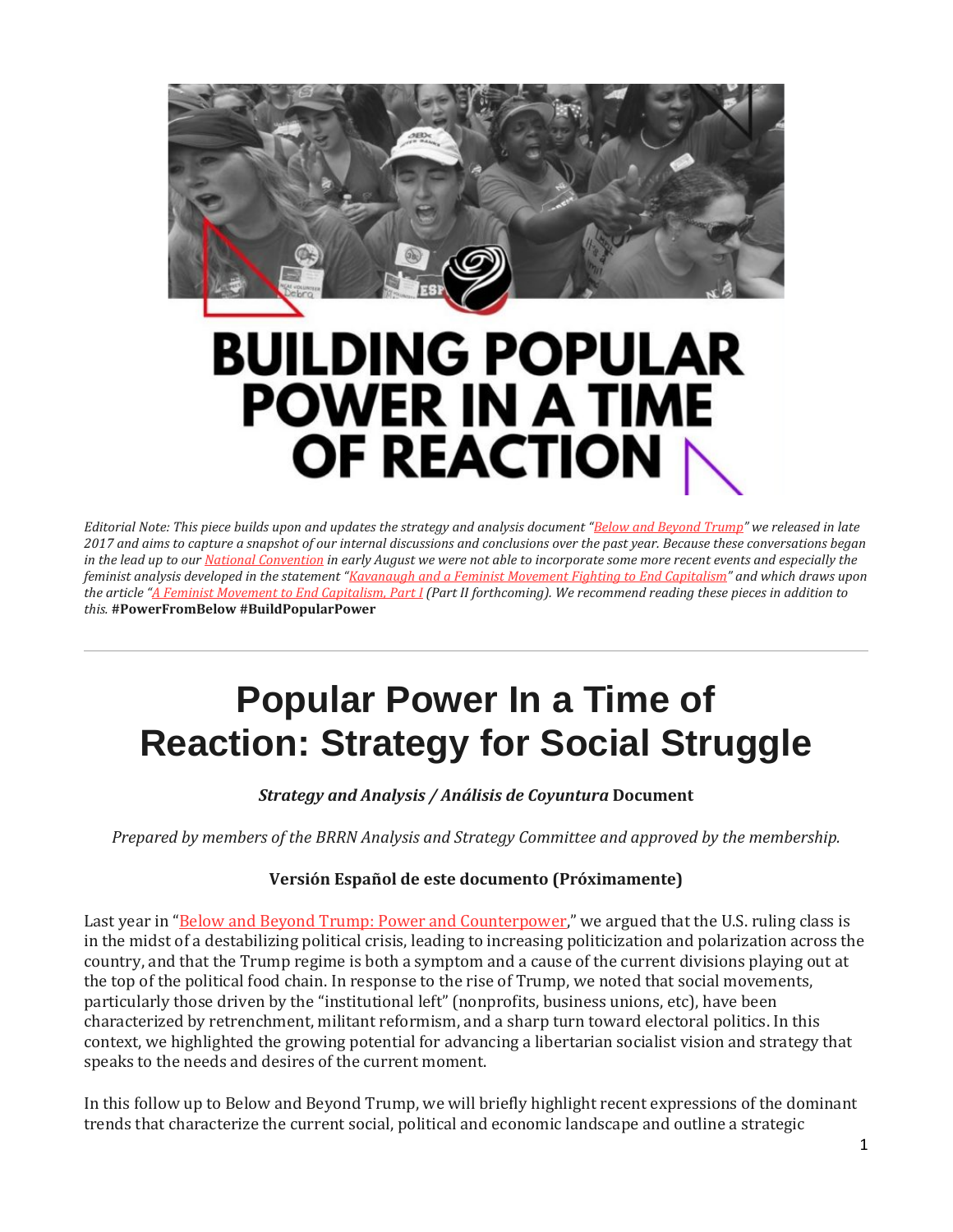orientation for building popular power and advancing social movements toward libertarian socialism. Our argument is simple, that we need to move from "protest" to building popular power. We define popular power as creating independent institutions and organizations of the working class to fight white supremacy, patriarchy and capitalism. Whether in workplaces, neighborhoods, prisons, or schools, building organizations in these sites can help movements build power and transform the current tide of right politics. With a focus on organizing, movements can win not only meaningful reforms, but create a path toward a libertarian socialist society.

# **Power at the Top**

# **POWER AT THE TOP**

- · U.S. global hegemony in decline
- Political elites struggling to maintain control
- · Politicization & polarization
- · Possible economic crisis on the horizon



In the realm of foreign policy, Trump has represented a huge step backward for US global leadership. In a whole number of strategic areas, Latin America, the Middle East, Africa, Europe and Asia, the US role as global economic, diplomatic, and military leader is on the wane (although still in the top position). Perhaps this is nowhere more evident than in Europe, where US leadership in NATO and the G7 is under serious strain. Sometimes this can open the door for the aims of antimilitarist movements such as the case with the Korea peace process. But this can also be dangerous, for example in Syria where Trump has allowed horrendous

atrocities by Assad and US ally Turkey.

In many of these moves, we find the Trump administration's behavior inexplicable. For example, in the emerging trade war with China, Canada, and European powers, the imposition of \$34 billion in tariff protections defies longstanding elite consensus on global trade. In making this move the Trump administration has angered many powerful corporate sectors of US society, who stand to lose billions of dollars, and have been vocal in their opposition to the trade tariffs. Why this isn't enough to stop the policy is unclear, as are the motives for it in the first place. China is emerging as an economic power that is beginning to rival the United States, although in military capacity the US still dwarfs the rest of the world. The tariffs could be a way to counter the economic rise of China, or an ideological and racist move for which economic factors are less significant. But it points to a highly unpredictable and maverick leadership, and because of this many establishment liberals are adamant in the necessity to oust Trump.

In the domestic realm, Trump's positions, as odious as they are, have largely stayed within the scope of neo-liberal practice of state management. He continues to roll back the Keynesian New Deal state much like Obama and Bush before him. Numerous environmental, labor, and civil rights protections have been abandoned by the administration. In budgetary priorities, the Trump administration has granted the Pentagon its largest funding priority ever, exceeding even the requests from US military planners, and at the same time is imposing and proposing some of the harshest cuts on social services in recent memory, all while cutting taxes on the very rich. For example, bedrock programs of the New Deal state like Social Security and Medicaid are under serious threat. Meanwhile, the Trump administration has appointed a series of semi-criminal elements that have been forced to resign, and some like Dinesh D'souza and Sheriff Joe Arpaio the president has personally pardoned.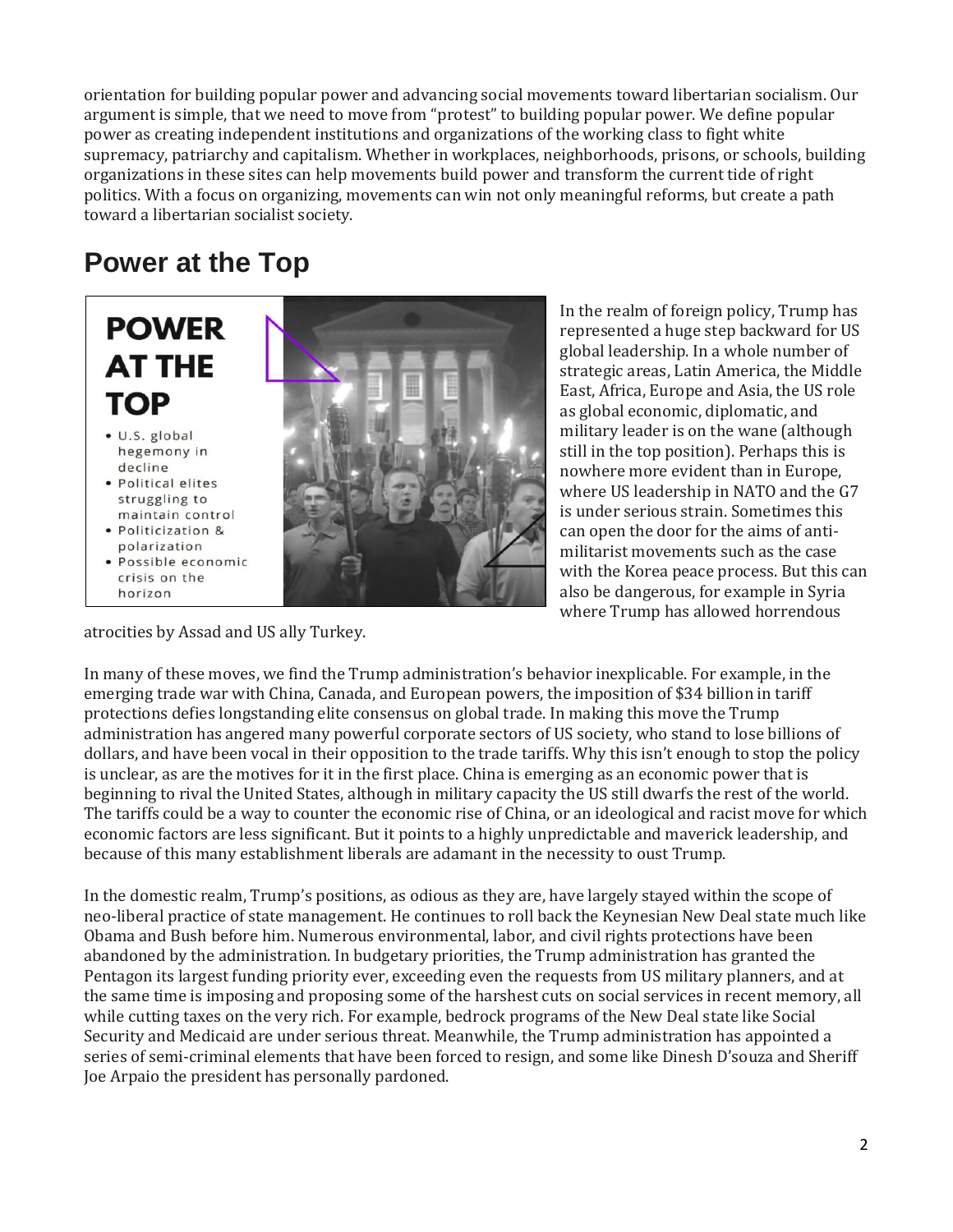In all this, it appears that the Trump administration has little concern for the "legitimation" function of the state, which is a basic role of government to build support for established centers of authority and capital. Instead he is strengthening and expanding the authoritarian elements devoted to violence. The two best examples of this are the family detention and separation policy imposed by Trump advisor Stephen Miller and the Muslim ban recently approved by the Supreme Court. These come as huge shocks to the liberal establishment, but here too build off [policies](https://www.thenation.com/article/the-deportation-machine-obama-built-for-president-trump/) of [Obama](https://qz.com/1319515/donald-trumps-immigrant-family-detention-strategy-copies-obama-child-abuses-could-follow/) and other centrists. This lack of legitimation, and widespread corruption within his administration may lead to his impeachment. The recent indictments and convictions of close Trump aids increases this likelihood. If these scandals move toward impeachment, it will be a major test of the constitutional resilience of the liberal institutions of governance and will be important to watch closely.

A further potential disruption on the horizon is the possibility of economic destabilization and depression. While the capitalist class and the corporate sector are exploding with wealth, the rest of the country never recovered from the 2008 financial crisis. This dynamic echoes the economic inequality and tensions of the 1920s that led to the historic 1929 market crash and resultant depression. No one can tell the future, but there are worrying signs on the horizon like the slowdown in the housing market, and the "inversion" of bond rates spelling trouble for long term investments. If there is a recession or depression it would significantly change the organizing terrain before us.

### **The State of Popular Power**



Social movements have been disoriented and have responded in ways we laid out in our Below and Beyond Trump strategy document from 2017. US social movements are comparatively weak when examined from an international perspective. This means that movements here must organize at a much more basic level than those in other countries to build the capacity for mobilization and empowerment. Even so, with the election of Trump movements have become more cautious and shifted efforts into electoral campaigns.

Many movements have been forced or voluntarily moved to a defensive footing. This is especially true for the "institutional left" – unions, non-profits, and those with institutional interests to protect and preserve. Unions in particular have been flat footed in the response to significant existential threats like the recent Janus ruling and the declared offensive by very large and well-funded business groups. Other NGOs have also been unable or unwilling to respond to the clamor for more activism and resistance against Trump. For example, organizations like the **[ACLU](https://nonprofitquarterly.org/2018/07/06/the-amazing-expanding-aclu-where-is-all-that-money-going/)** their "membership has grown from 400,000 to 1.84 million so far during the course of Trump's presidency. And while it usually brings in an average of \$3-\$5 million each year, during these first excruciating 15 months it has raised almost \$120 million in online donations." Yet that growth has not translated at all into the power necessary to resist Trump and his authoritarian version of neoliberalism.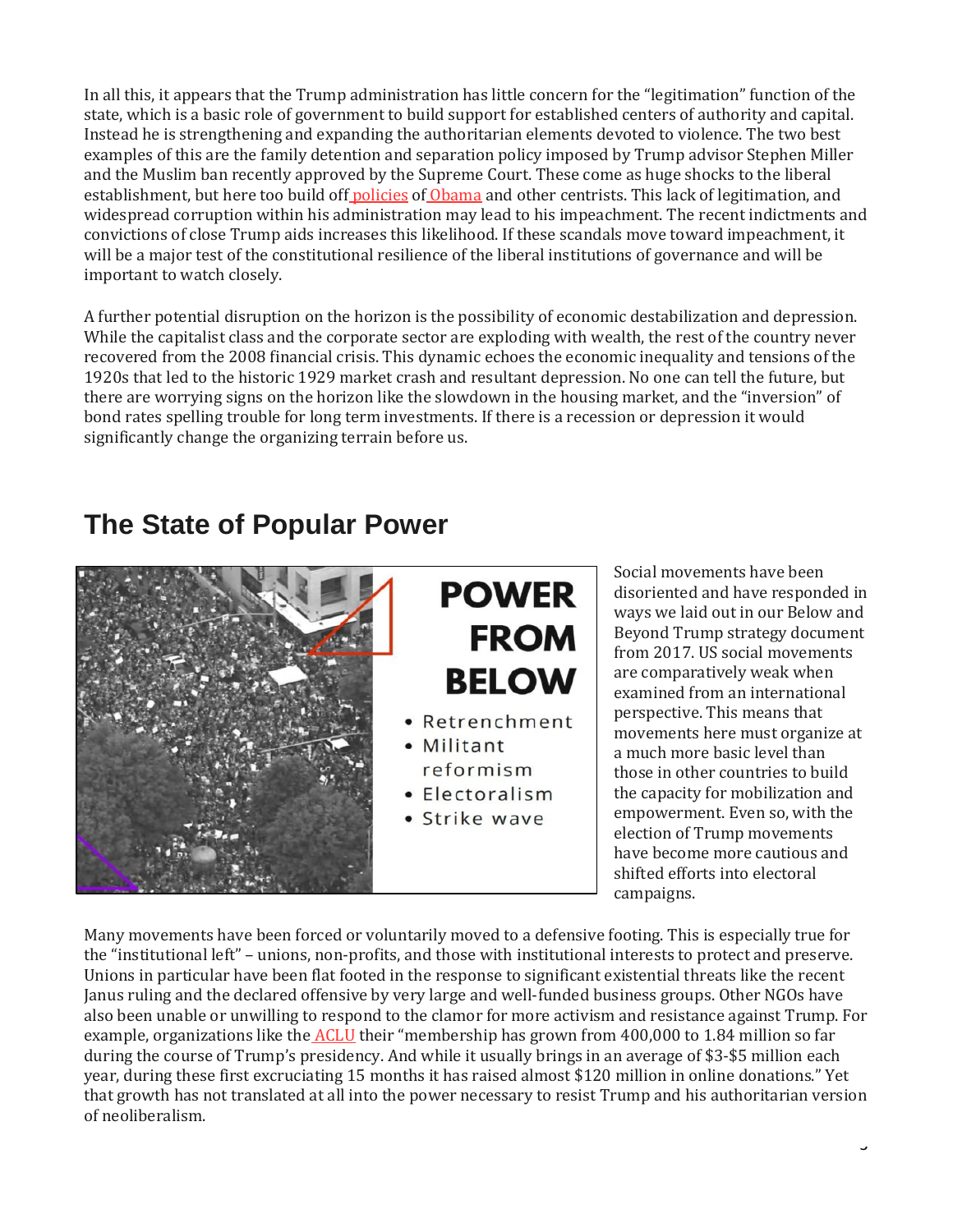For more dynamic social movements, the current moment reflects a mixed bag. In 2016 many social movements including environmental activism, the BLM movement and others were ascendant. The momentum has definitively shifted against them under Trump, but not all movements. For example two dramatic and powerful direct action movements emerged in the shadow of Trump, the #MeToo and the Parkland students movement against gun violence. Both of these show the dramatic power of direct action, mass disruptive movements focused on power. For #MeToo, several powerful men, many of them employers, have had their careers ended by the social media campaigns against sexual assault and sexual violence. For the Parkland students, their national protests (the first wave of school walkouts and disruptive actions, not the milquetoast efforts co-opted by the Democrats) forced major Republican figures to change their positions on guns, and in Florida to enact some modest though ultimately reactionary reforms. These are exactly the types of mobilizations we predicted as militant reformism as popular opposition pushes against institutional boundaries and forces legislative and social change within very narrow, liberal, confines.

These efforts have also quickly been diverted from their more militant and disruptive forms of protest into electoral channels either inside or outside the Democratic Party. For the left the largest phenomenon here is the rise of the Democratic Socialists of America, a political organization now with a reported 50,000 membership base, and one with significant impacts on movement strategy and direction, drawing people into electoral efforts. Their biggest victory was the recent primary win and successful election of Alexandria Ocasio Cortez in Queens New York who beat out an entrenched Democratic incumbent to win a seat in the House of Representatives. There are also efforts among liberals and progressive elements to redouble electoral organizing. Most notable here is the move by BLM founder and movement leader Alicia Garza to build a [Black voting](https://www.colorlines.com/articles/alicia-garza-launches-new-organization-harness-black-political-power) base called Black Futures Lab, who just endorsed their first candidate Ilhan Omar, to replace Keith Ellison in Minnesota. We expect to see more of these moves to electoralism and see it as a major step backward for social movement strategy for reasons we have explained elsewhere.

However, the most significant and surprising development of the last year for social movements was the emergence of a militant [rank-and-file teachers movement.](http://blackrosefed.org/how-west-virginia-strike-won/) This movement deserves more careful study from our organization, but it has achieved impossible gains in a very short time, and BRRN members have been active organizing here. Most notable is that through labor action in the workplace, strikes, walkouts and sickouts, the teachers have forced major gains, as much as 20% pay increases and expanded state funding for schools, on some of the most reactionary Republican legislators and administrators in the country. Notably, they also did this by organizing under, over, around and through their union leadership, sometimes bringing them along to the fight, at other moments having to circumvent the leadership entirely, and vote against official recommendations for conciliation. They built power outside of established channels, used small actions to build for strikes that were meaningful, and actually shut down their workplaces. Another example of worker militancy is the **Burgerville Worker Union**, the first fast food union in the United States organized by rank-and-file militants. Again BRRN members are active here and their approach highlights the failing strategy of the major unions and NGOs. One aspect of the rank-and-file organizing is the spark of confidence by workers that realize the potential of their power and that they can win is a huge victory for working people. These developments are a major step forward and a model we should look to in our organizing.

A movement that deserves mention are the deep and growing immigrants organizing networks. Whether around rank-and-file workplace militancy or direct defense against deportations organizers are working to strengthen immigrant communities. Trump's shocking policy of family separation was built on Obama era policies of family detention, and galvanized much of this popular push back. But again, the large NGO mobilizations have yielded disappointing results, where on the ground direct action is having a much larger impact. One example we would point to is the [Koreatown Popular Assembly](http://blackrosefed.org/kpa-shut-down-ice/) (KPA) of Los Angeles, a project that BRRN members are helping organize. The KPA has used technology that allows them to rapidly respond, alert and mobilize community members in response to ICE activity such as raids and detentions. Here there is a connection to mass incarceration, and again BRRN members are involved organizing the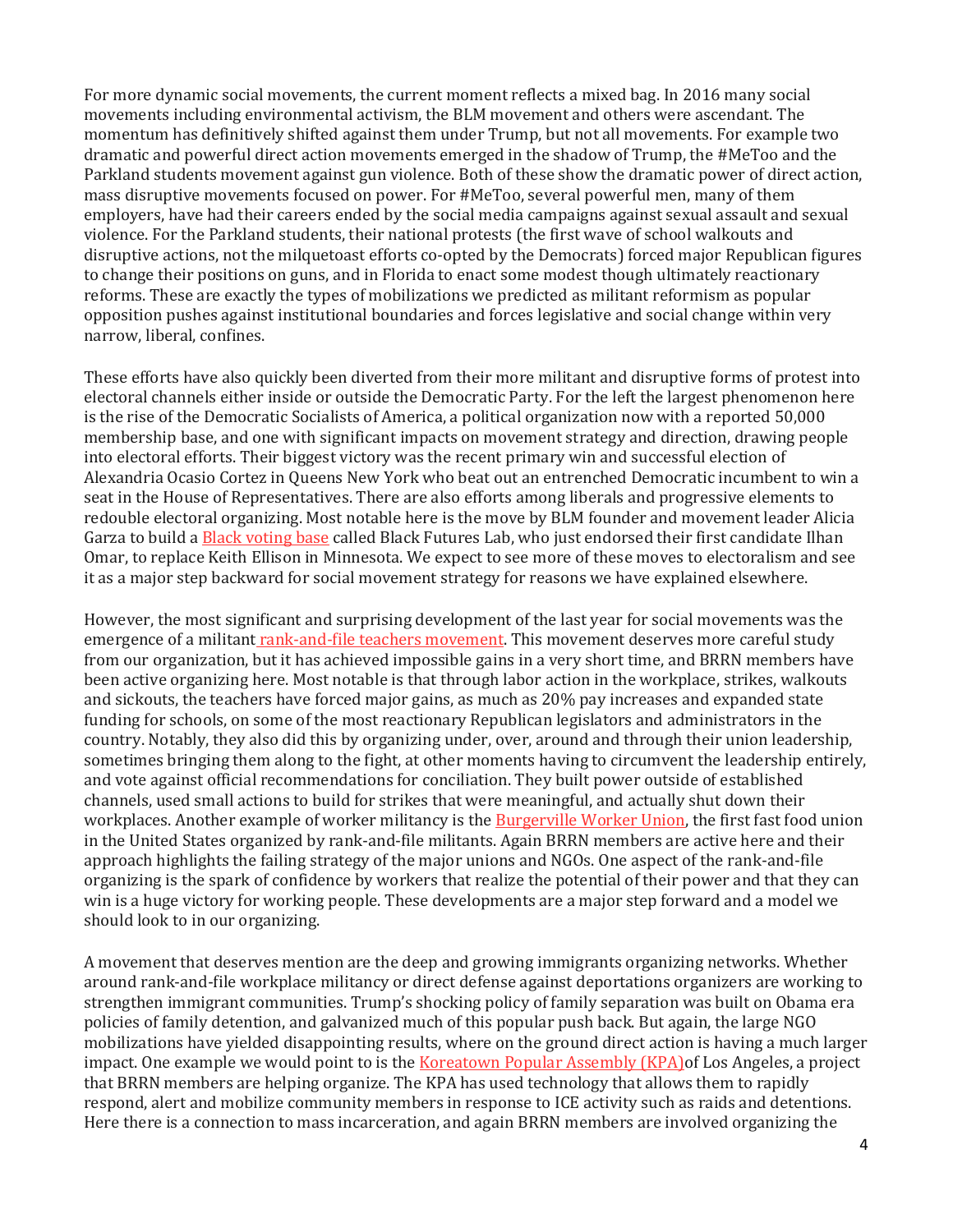historic prison strike of August of this year, and building [connections with immigrants detained](http://blackrosefed.org/interview-luis-ice-austin/) in corporate deportation centers. It is through these engaged, on-the-ground organizing and direct action campaigns that we can push back against the right-ward tide of American politics. Meanwhile, efforts tied to the institutional left are failing to adequately face this challenge.



# **Practical Strategy for Building Popular Power**

Our vision for building popular power to both stop the advance of the right and create transformative change to build the libertarian socialist society is detailed here. We advocate a strategy that focuses on building popular organizations and institutions of community control. Building popular power is meant to build autonomous organizations for and run by working class people to realize their political power, which is in contrast to power negotiated between those in the state political arena and directed by professionalized staff. In any sector, it means we must organize; this involves building small nuclei of organizers, engaging with movements on a direct action basis, and scaling up those projects to mass participation. There are further steps after this that are necessary, for example building organizational structures that are resilient and flexible enough to remain both mass oriented and combative in nature, but for now we will focus on local militant activity and how to build popular power.

In the last 18 months we have heard an increasing call that social movements should move "from protest to politics." Typically this means that street demonstrations of #BlackLivesMatter or anti-fascist organizers have limited efficacy, and to make lasting change activists must organize in electoral campaigns to support progressive mainstream politicians. We fundamentally disagree here. While we share the critique of activism and the limitations of mobilizations, we argue that a move to electoralism is a step backward because it does not build the independent power we need to win.

Instead, we argue that social movements build on the tremendous power of protest by organizing more deeply and more widely in different social sectors. Indeed, BRRN is considering adopting a sectoral strategy as the basis for our organizing work. We see social sectors as the people, social relationships and institutions that define our lives and experiences. For example, labor is a major social sector, a place where we spend most of our adult lives, where we generate profit for capitalists, and have established social networks and collective interests. Other organizing sectors we have identified are the neighborhood, in prisons and carceral institutions, and with students and education. Each of these sectors is a site of power, and movements can turn from disconnected mobilizations to organizing in these sectors to build popular